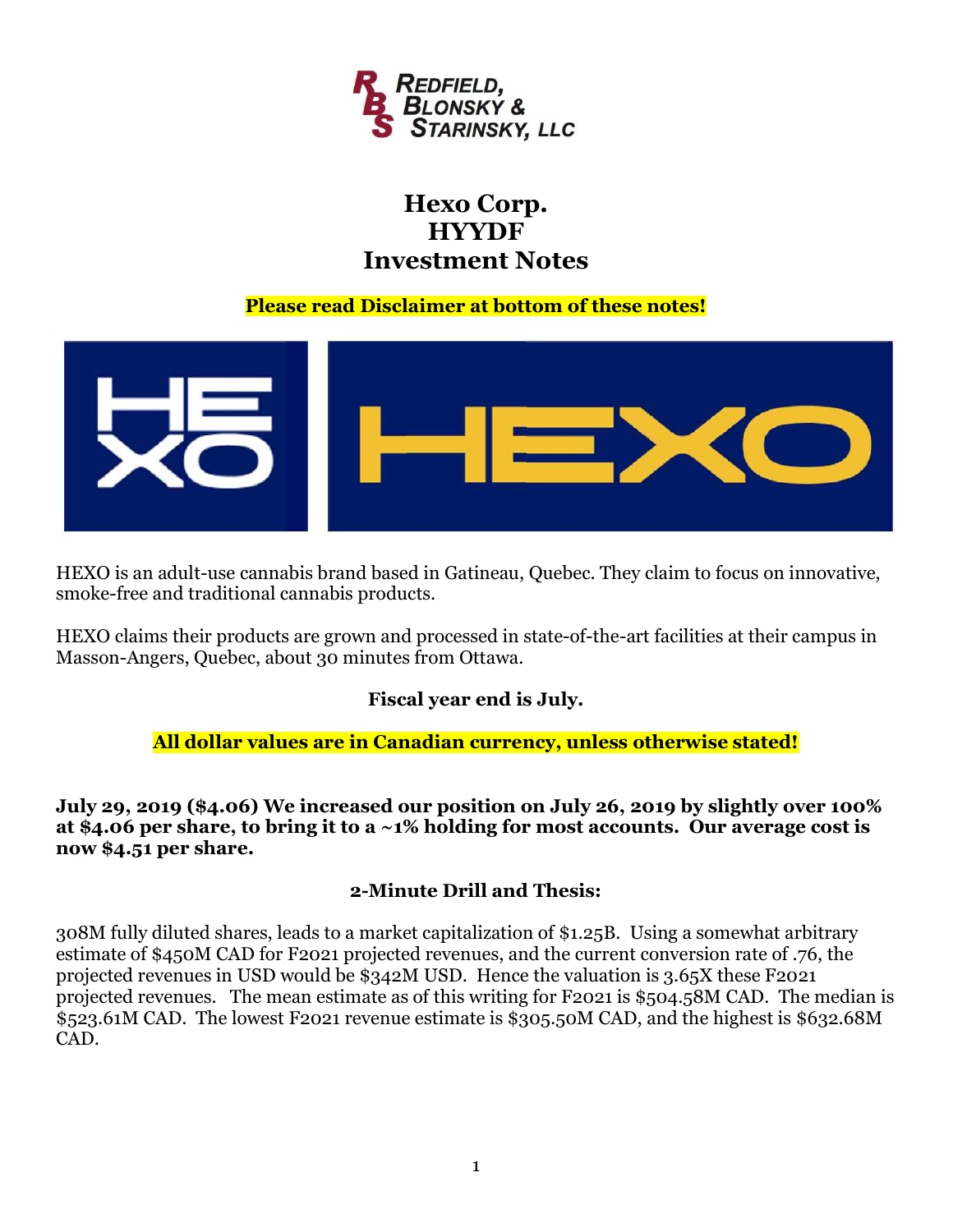We are not overly concerned with revenue estimates, and potential "misses," as we are looking to invest in a company that can generate revenues in the area of \$1B CAD with regularity sometime this decade, and we would expect that prior to F2026.

Very risky cannabis company, which as with all the Canadian licensed producers carries great risk of both valuation and execution. They have a JV with Molson Coors Canada which is interesting. Potential F2021 revenues (7/31/21) of \$450M CAD. Management seems capable and honest. Hexo is known as a top-tier vertically integrated Canadian cannabis company, and based on the recent price drop, especially from our trimming of our investment during September 2018 at \$6.72, we decided to increase our ownership to be a more meaningful portfolio position. Management seems capable and honest. Our thesis is basically a pure play cannabis investment, with a company that will potentially grow their revenues to commensurate their current market capitalization of \$1.25B USD. At this point financial statement analysis and projections are rather meaningless. We must wait and see if they can increase revenues in a meaningful fashion, of their vertically integrated operation.

Some other concerns, which if happens would possibly hurt the stock price short-term but shouldn't have any permanent effect on this company or any Canadian cannabis company would be, the potential of revenue misses because of new Canadian excise tax laws, as well as the potential for inventory and biological asset impairments. There is also some recent discussion of Quebec being concerned of edibles becoming legal, as they could be enticements for usage by minors.

Officers and directors own ~8.78% of fully diluted shares outstanding. I like seeing management have skin in the game, as often their interests are aligned with shareholders'. I haven't seen any insider sales, other than what appeared to be option sales by Director, Nathalie Bourque of 41,668 shares which she received and sold on May 13, 2019 at  $\sim$  \$6.75 USD.

On the negative side, I find the officer's compensation to be rather excessive.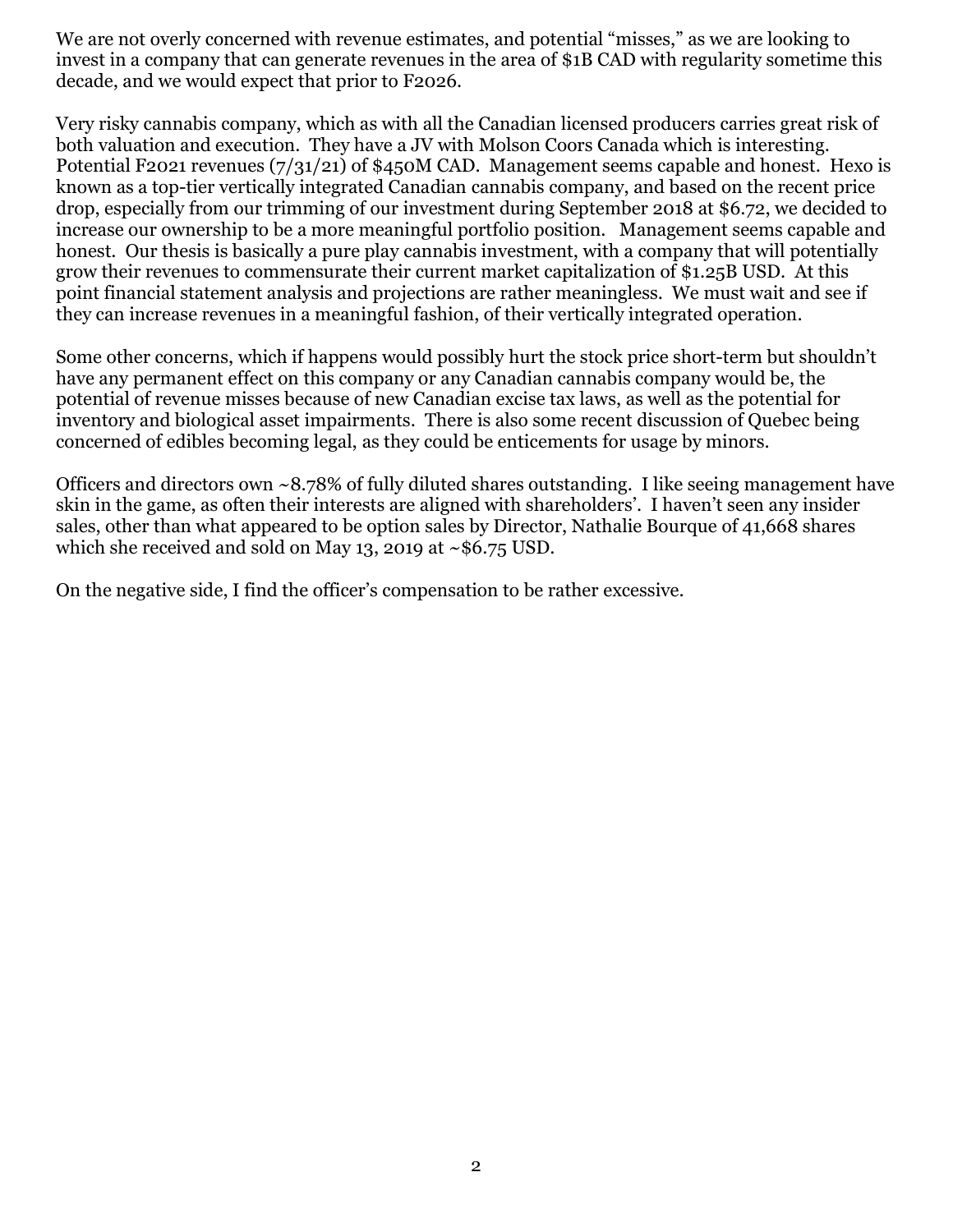#### **Summary Compensation Table**

The following table sets out the compensation for the Corporation's Named Executive Officers for the years ended July 31, 2018, July 31, 2017 and July 31, 2016:

| <b>Name and Principal</b><br><b>Position</b> | <b>Fiscal</b><br>Year | Salary $(S)^{(9)}$ | Share-<br><b>Based</b><br><b>Awards</b><br>(S) | Option-<br><b>Based</b><br><b>Awards</b><br>$(S)^{(7)}$ | Annual<br><b>Incentive</b><br><b>Plans</b> | <b>Non-Equity Incentive</b><br><b>Plan Compensation</b><br>$(S)$<br>Long-<br><b>Term</b><br><b>Incentive</b><br><b>Plans</b> | <b>Pension</b><br>Value<br>$(\$)$ | <b>All Other</b><br>Compensation<br>$(S)^{(8)}$ | <b>Total</b><br>Compensation<br>$(s)$ |
|----------------------------------------------|-----------------------|--------------------|------------------------------------------------|---------------------------------------------------------|--------------------------------------------|------------------------------------------------------------------------------------------------------------------------------|-----------------------------------|-------------------------------------------------|---------------------------------------|
| Sebastien St-                                | 2018                  | \$327,308          | Nil                                            | \$1,180,254                                             | Nil                                        | Nil                                                                                                                          | Nil                               | \$30,691                                        | \$1,521,332                           |
| $Louis^{(1)(2)}$                             | 2017                  | \$177,209          | Nil                                            | \$191,875                                               | Nil                                        | Nil                                                                                                                          | Nil                               | \$6,522                                         | \$375,606                             |
| Chief Executive<br>Officer                   | 2016                  | \$125,000          | Nil                                            | Nil                                                     | Nil                                        | Nil                                                                                                                          | Nil                               | Nil                                             | \$125,000                             |
| Ed Chaplin <sup><math>(1)(3)</math></sup>    | 2018                  | \$259,952          | Nil                                            | \$322,493                                               | \$18,750                                   | Nil                                                                                                                          | Nil                               | Nil                                             | \$601,195                             |
| Chief Financial                              | 2017                  | \$153,211          | Nil                                            | Nil                                                     | \$118,750                                  | Nil                                                                                                                          | Nil                               | Nil                                             | \$271,961                             |
| Officer                                      | 2016                  | \$125,000          | Nil                                            | \$181,722                                               | Nil                                        | Nil                                                                                                                          | Nil                               | Nil                                             | \$306,722                             |
| Adam Miron <sup>(1)(4)</sup>                 | 2018                  | \$254,846          | Nil                                            | \$229,331                                               | \$22,500                                   | Nil                                                                                                                          | Nil                               | \$32,230                                        | \$556,177                             |
| Chief Brand Officer                          | 2017                  | \$135,363          | Nil                                            | Nil                                                     | \$22,500                                   | Nil                                                                                                                          | Nil                               | \$6,522                                         | \$164,385                             |
|                                              | 2016                  | \$125,000          | Nil                                            | Nil                                                     | Nil                                        | Nil                                                                                                                          | Nil                               | Nil                                             | \$125,000                             |
| James McMillan <sup>(1)(5)</sup>             | 2018                  | \$175,576          | Nil                                            | \$81,512                                                | \$150,000                                  | Nil                                                                                                                          | Nil                               | Nil                                             | \$407,088                             |
| Vice-President.                              | 2017                  | \$135,000          | Nil                                            | \$96,751                                                | \$48,941                                   | Nil                                                                                                                          | Nil                               | Nil                                             | \$280,692                             |
| <b>Business</b><br>Development               | 2016                  | \$135,000          | Nil                                            | Nil                                                     | \$24,017                                   | Nil                                                                                                                          | Nil                               | Nil                                             | \$159,017                             |
| Terry Lake <sup>(6)</sup>                    | 2018                  | \$233,285          | Nil                                            | \$203,838                                               | Nil                                        | Nil                                                                                                                          | Nil                               | Nil                                             | \$437,123                             |
| Vice-President,                              | 2017                  | Nil                | Nil                                            | Nil                                                     | Nil                                        | Nil                                                                                                                          | Nil                               | Nil                                             | Nil                                   |
| Corporate Social<br>Responsibility           | 2016                  | Nil                | Nil                                            | Nil                                                     | Nil                                        | Nil                                                                                                                          | Nil                               | Nil                                             | Nil                                   |

They do not have a big 4 auditor. I like to see a company commitment to quality with a Big 4 auditor. The auditors are a large recognized firm, of MNP LLP. From what I have seen, MNP LLP appears to be the common auditor of many of the Canadian cannabis companies.

As in all our cannabis research, we expect eventual world-wide legalization of cannabis, like the alcohol industry today. Canada is the first G-7 nation to legalize cannabis, and we expect other G-7's to follow suit, including the USA.

Again, this is a speculative investment, in a speculative industry, and cannabis is Federally illegal in the USA. The company could have execution risks, which are also inherent in the industry. The industry is in its infant stages, and there could be several catalysts to increase the share price over time. These catalysts could include legalization in the USA, changes in laws of a Canadian company selling to States in the USA, greater acceptance of cannabis as a long-term future industry in the USA and the world.

#### Other Notes:

308M fully diluted shares, leads to a market capitalization of \$1.25B. Using Merrill's estimate of \$489M CAD for F2021 projected revenues, and the current conversion rate of .76, the projected revenues in USD would be \$371.6M USD. Hence the valuation is 3.36X these F2021 projected revenues. This revenue projection was updated on July 29, 2019, the previous estimate was \$545M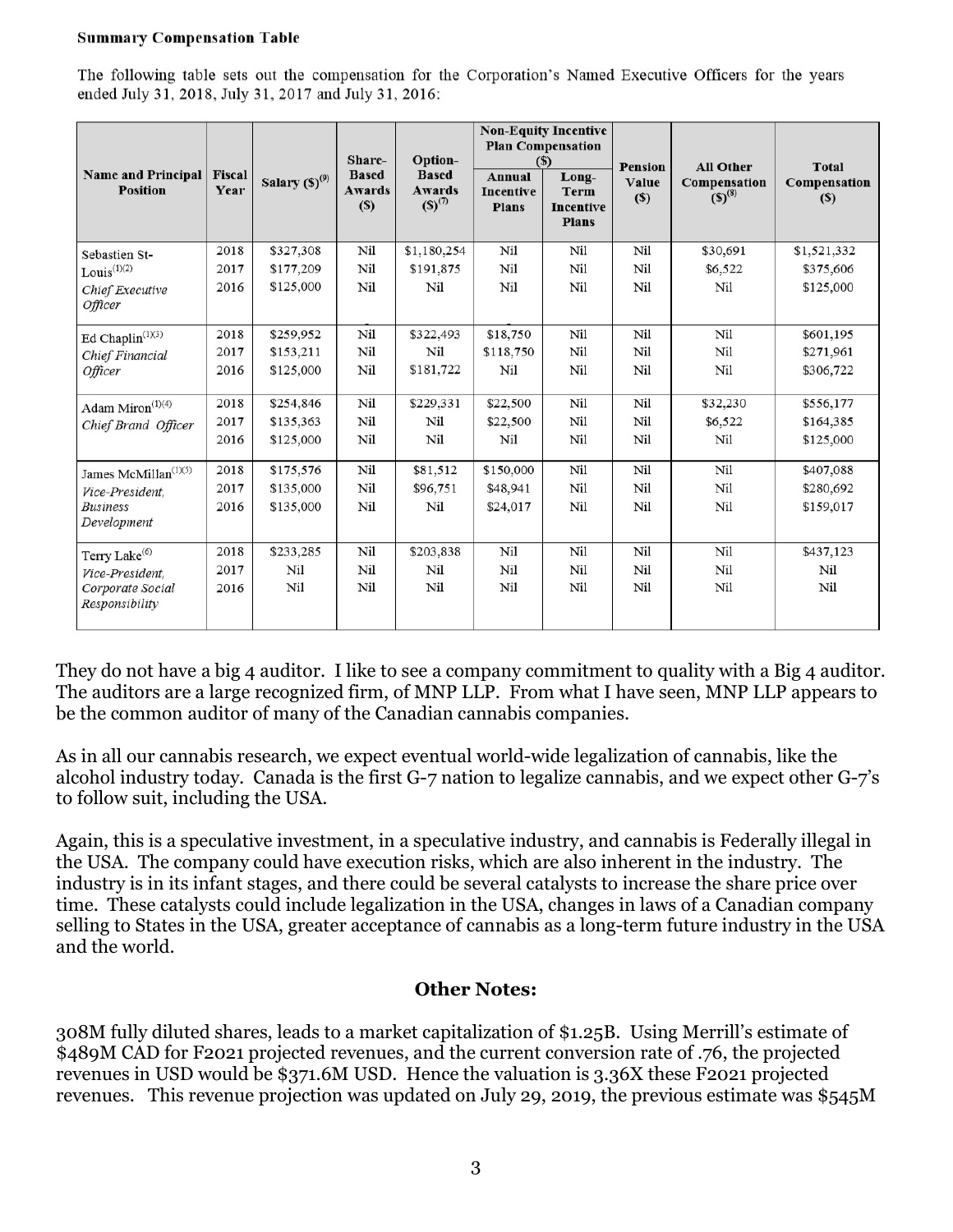CAD, in a report issued on June 13, 2019. We are not concerned, as we are looking to invest in a company that can generate in the area of \$1B CAD with regularity sometime this decade, and we would expect that prior to F2026.

Seaport Global in a report dated June 14, 2019, projects F2021 revenues of \$613M CAD.

CIBC in a report dated June 14, 2019, projects F2021 revenues of \$450.5M CAD.

A healthy balance sheet as of 9 months ended April 30, 2019. Cash of \$173M. Inventory of \$37M. Biological assets of \$12M. Current assets \$266.5M, and Current liabilities of \$47.4M. Shareholders' equity of \$433M.

Gross revenues for 3Q19 were \$15.9M, net revenues of \$12.96M.

"HEXO most recently announced the closing of the agreement to acquire Newstrike. The acquisition will provide HEXO Corp capacity to produce approximately 150,000 kg of high-quality cannabis annually with access to four additional production campuses. It also provides the Company diversified domestic market penetration with combined distribution agreements in eight provinces. The combined entity is estimated to realize millions in annual synergies, allowing HEXO to operate more efficiently with a continued commitment to excellence."

## April 17, 2019 (\$6.43) Merrill initiates a buy and a \$10 USD target, stock up ~8%

"HEXO is our top pick in cannabis, as it is compelling on valuation vs peers (as we discuss), and with fundamentals grounded by the most de-risked cannabis supply in Canada (off-take with Quebec), an innovation-forward organization and potential for additional value-add partnerships (beyond that already developed with Molson Canada)."

They project revenues of \$64M CAD for 2019, \$318M CAD for 2020, \$565M for 2021, and \$751M CAD for 2022. They project eps of (\$0.17) CAD for 2019, \$(0.20) CAD for 2020, \$0.11 CAD for 2021, and \$0.44 for F2022.

## March 14, 2019 (\$6.13) 2- Minute Drill

Very risky cannabis company, which as with all the Canadian licensed producers carries great risk of both valuation and execution. They have a JV with Molson Coors Canada which is interesting. Potential F2021 revenues (7/31/21) of \$653M CAD. Management seems capable and honest. Yet, this is high risk, and this is in line with our small position of  $\sim 0.32\%$  of a portfolio. The position was larger, yet we trimmed at \$6.72 on September 18, 2018.

#### March 14, 2019 (\$6.08) 2Q19 Results released 6-Months ended January 31, 2019

Valuation based on 261M fully diluted shares outstanding is ~\$1.6B USD. F2021 projected revenues by one analyst are \$653M CAD, using the current conversion rate of .7505, the projected revenues in USD would be \$490M USD. Hence the valuation is 3.27X these F2021 projected revenues.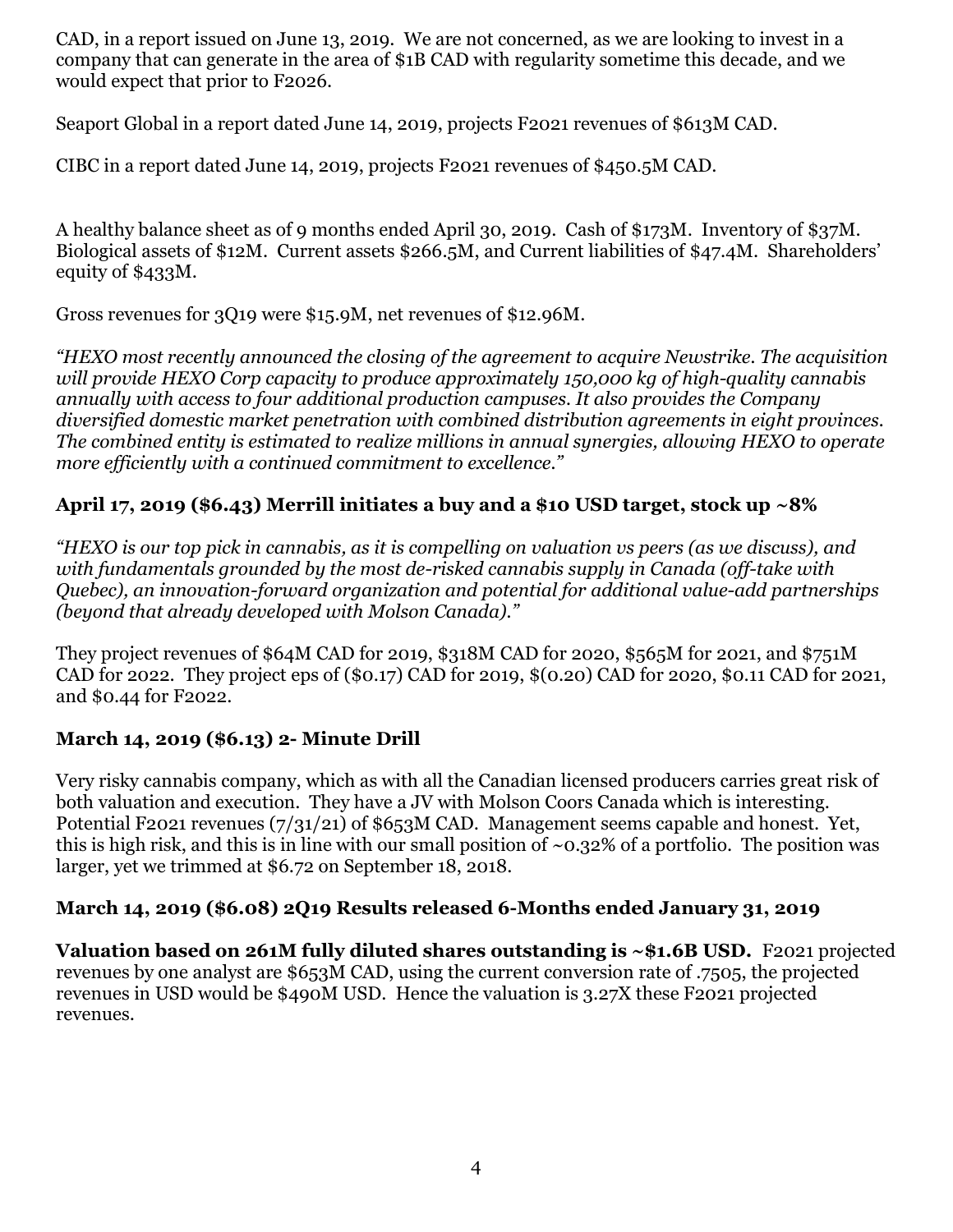|                                            |                         | For the three months ended | For the six months ended |                  |  |
|--------------------------------------------|-------------------------|----------------------------|--------------------------|------------------|--|
| <b>Income Statement Snapshot</b>           | <b>January 31, 2019</b> | January 31, 2018           | <b>January 31, 2019</b>  | January 31, 2018 |  |
|                                            |                         |                            |                          |                  |  |
| Gross cannabis revenue                     | 16,179                  | 1,182                      | 22,809                   | 2,283            |  |
| <b>Excise taxes</b>                        | (2,803)                 | -                          | (3,817)                  |                  |  |
| Net revenue from sale of goods             | 13,376                  | 1,182                      | 18,992                   | 2,283            |  |
| Ancillary revenue                          | 62                      | -                          | 109                      |                  |  |
| Gross margin before fair value adjustments | 6,939                   | 731                        | 9,772                    | 1,369            |  |
| Gross margin                               | 11,603                  | 752                        | 18,842                   | 3,215            |  |
| Operating expenses                         | 18,486                  | 5.491                      | 40,524                   | 8,335            |  |
| Loss from operations                       | (6, 883)                | (4.739)                    | (21, 682)                | (5, 120)         |  |
| Other income/(expenses)                    | 2,558                   | (4,213)                    | 4,553                    | (5,750)          |  |
| Net loss                                   | (4, 325)                | (8,952)                    | (17, 129)                | (10.870)         |  |

For the three months ended

| <b>Operational Results</b>                                       | <b>January 31, 2019</b> |       | October 31, 2018 |       |
|------------------------------------------------------------------|-------------------------|-------|------------------|-------|
| Average selling price of adult-use dried gram & gram equivalents |                         | 5.83  | ۱s               | 5.45  |
| Kilograms sold of adult-use dried gram & gram equivalents        |                         | 2,537 |                  | 952   |
| Average selling price of medical dried gram & gram equivalents   |                         | 9.15  | ΙS               | 9.12  |
| Kilograms sold of medical dried gram & gram equivalents          |                         | 152   |                  | 158   |
| Total kilograms produced of dried gram equivalents               |                         | 4,938 |                  | 3,550 |

|                                                                  | For the three months ended |                  |
|------------------------------------------------------------------|----------------------------|------------------|
| <b>Operational Results</b>                                       | January 31, 2019           | October 31, 2018 |
| Average selling price of adult-use dried gram & gram equivalents | 5.83                       | 5.45             |
| Kilograms sold of adult-use dried gram & gram equivalents        | 2.537                      | 952              |
| Average selling price of medical dried gram & gram equivalents   | 9.15                       | 9.12             |
| Kilograms sold of medical dried gram & gram equivalents          | 152                        | 158              |
| Total kilograms produced of dried gram equivalents               | 4.938                      | 3.550            |

Oils sales represented 23% of the adult-use revenues.

In December 2018, they "reached a construction and licensing milestone with the first zone of the 1,000,000 sq. ft. greenhouse expansion. This goal was met within the first year of its announcement, on time and on budget. This milestone is an important first step as the Company continues ramping up to an annual production capacity of 108,000 kg of dried cannabis."

\$165M in cash and equivalents.

Inventory of \$21M, Biological assets of \$4.2M.

Investment in JV's of \$49M. This is primarily the formation of the joint venture Truss between the Company and Molson Coors Canada.

Current assets of \$247.7M, Current liabilities 0f \$23.4M.

Shareholder equity of \$423,195M, and Tangible equity of \$418,337M.

Weighted average shares outstanding of 198.3M.

Total shares of common, warrants and options were 261,001,999 on March 13, 2019.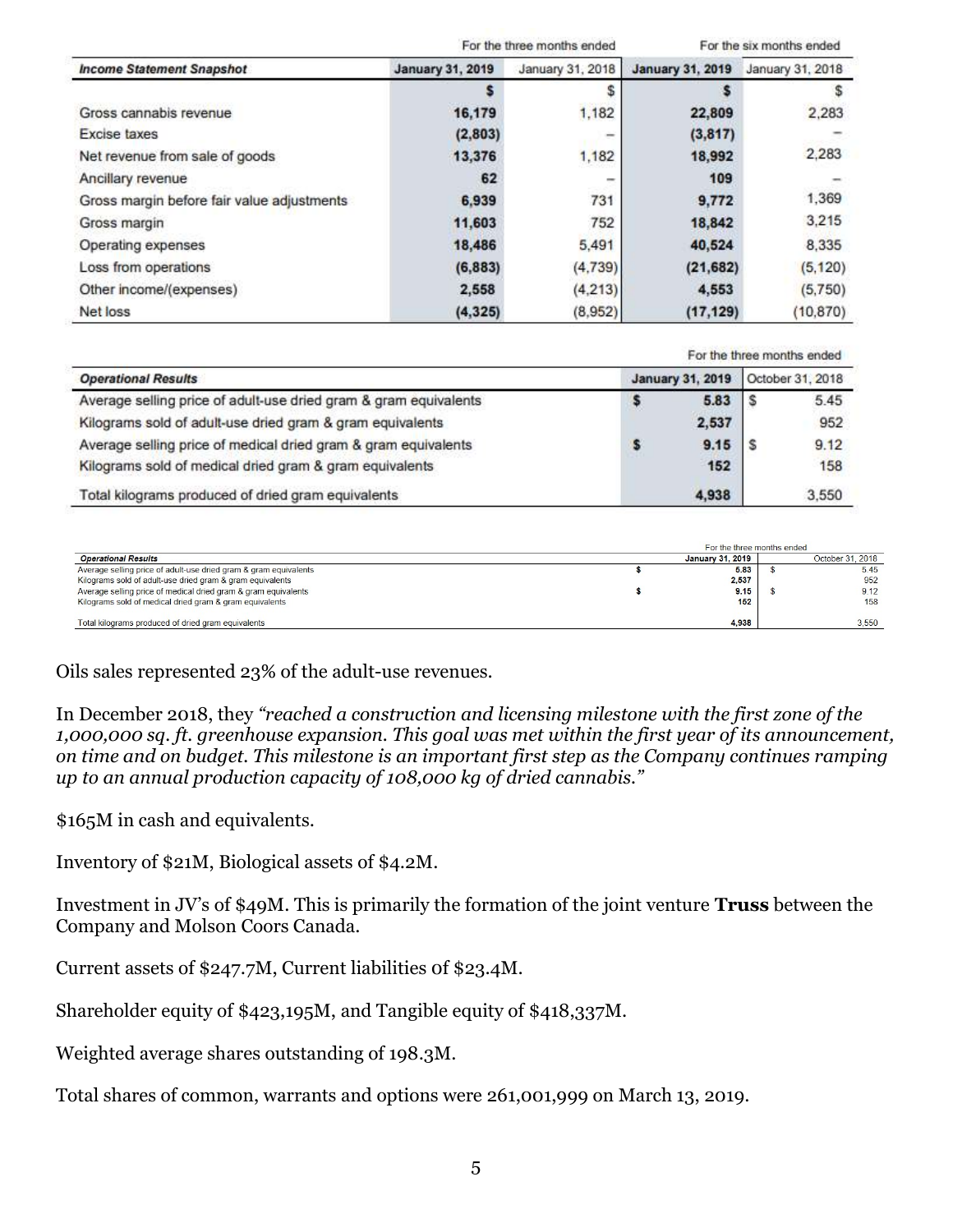On March 12, 2019 HEXO agreed to acquire Newstrike Brands Ltd. "The Transaction gives HEXO the capacity to produce approximately 150,000 kg of high-quality cannabis annually. The Transaction also provides HEXO access to four cutting-edge production campuses totaling close to 1.8 million sq. ft. of near-term cultivation space and diversified growing and production techniques. This is in addition to HEXO's 579,000 sq. ft. facility for a manufacturing and product development centre of excellence in Belleville, Ontario."

In a report dated March 14, 2019, PI Financial projects FY19, FY20, and FY21 sales forecasts of \$59.4M, \$400M, and \$665M respectively (previously \$90.1M, \$401M, and \$653M). They project FY19, FY20, and FY21 eps forecasts of (\$0.07), \$0.31, and \$0.45 respectively.

#### February 20, 2019 (\$5.91) CIBC issues Outperform rating (Target of \$8.50 CDN, which converts to \$6.46 USD using current currency conversion of 76%.)

"We believe one name that presents investors with a greater element of safety in a cannabis industry plagued by uncertainty and risk is HEXO Corp. A landmark deal with Quebec's wholesale buyer, paired with a partnership with one of the largest beverage companies in North America, and a knack for innovative product design help distinguish HEXO from many of its peers. Its balance sheet and pedigree of senior management may not match some other competitors, but we believe reasonable upside exists with a much higher floor than most other producers in the cannabis space.

As of February 19, we initiate coverage of HEXO Corp. with an Outperformer rating and an \$8.50 price target."

| Income Statement                | F 2019E | F2020E | F2021E |
|---------------------------------|---------|--------|--------|
| Production Capacity (MM sq. ft) | 13      | 19     | 1.9    |
| Production Capacity ('000 kg)   | 108     | 158    | 158    |
| Kilograms Sold ('000)           | 15.0    | 41.0   | 63.8   |
| A verage Selling Price per gram | \$5.65  | \$5.46 | \$5.13 |
| <b>Total Revenues</b>           | 83.7    | 223.9  | 327.2  |
| Y/Y Growth %                    | 1596%   | 167%   | 46%    |
| Consensus Revenue (FactSet)     | 89.0    | 229.0  | 398.9  |

Claims "Hexo is the flagship supplier for the Quebec market, which creates an opportunity for \$1billion in sales over a five-year period."

Cites partnership with Molson Coors Canada valuable to Hexo, as MCC brings valuable expertise in distribution and production.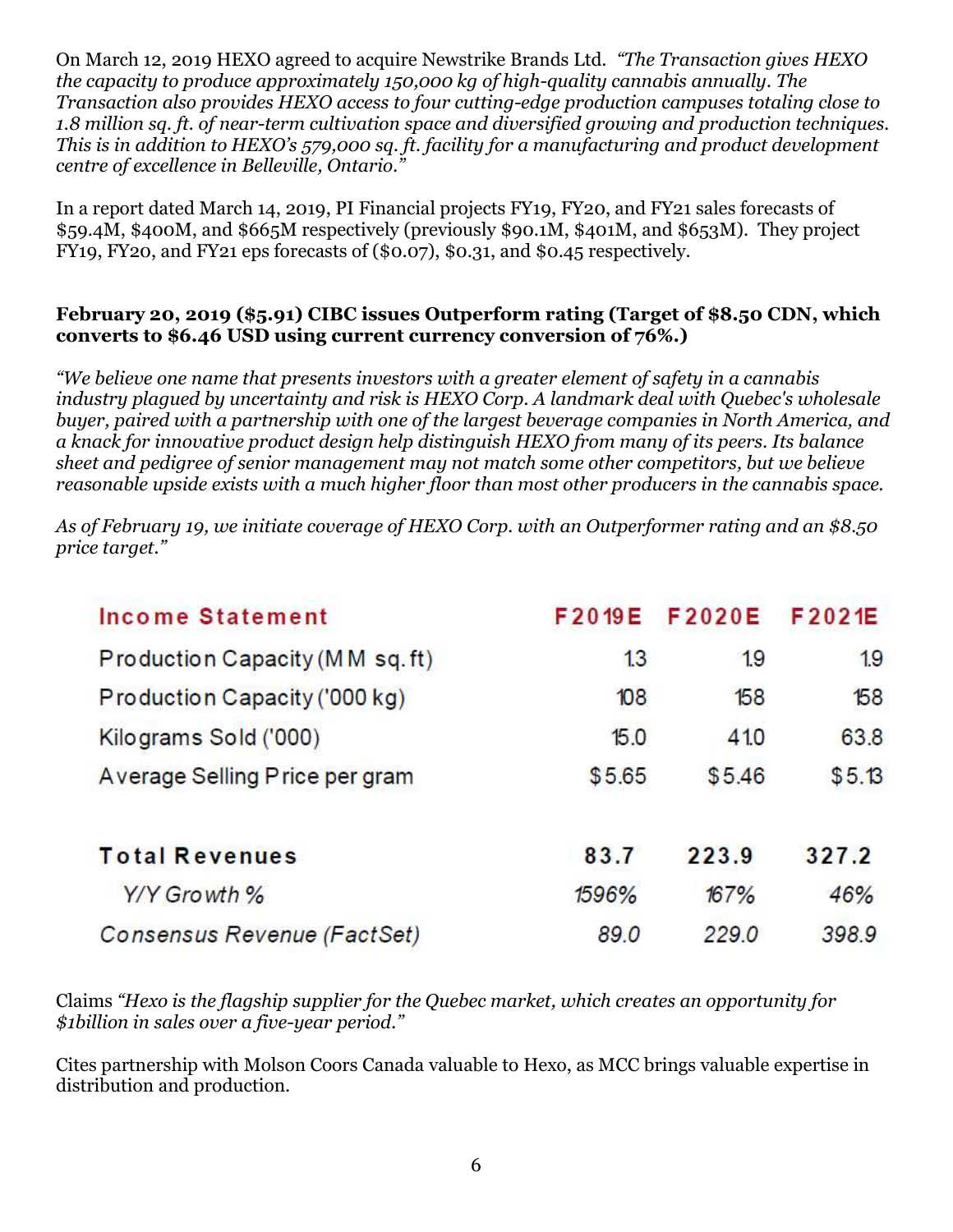#### September 18, 2018 (\$6.72) Reduced our position to 0.33% at \$6.72 per share. This is a gain of over 80% since our purchase in July.

As described below, this became too expensive, and I wanted to trim the position to be more in line with my investment thoughts. I will explore further sales if price keeps increasing, or if our thesis changes.

September 18, 2018 (\$6.76) I am using fully diluted shares outstanding of 246M (from August 2018 corporate presentation) for valuation purposes

| <b>WARRANTS</b><br>Warrants @ \$0.75<br>2,051,357<br>Mar' 19 to Mar' 22<br>Warrants @ \$0.83<br>Mar'19 to Oct'19<br>3.334.962<br>Warrants @ \$4.00<br>1,495,000<br>Jan'20<br>Warrants @ \$5.60<br>Jan'20<br>18,570,500<br>Warrants @ \$\$6.00*<br>11,500,000<br>est Sept'20<br>Warrants @ US\$0.70<br>45.143<br>Nov'19<br>Warrants @ US\$0.76<br>928,542<br>Nov'19<br><b>STOCK OPTIONS</b><br>\$0.16 strike price<br>570,000<br>May <sup>1</sup> 19<br>1,241,900<br>Nov'24 to July'25<br>\$0.58 strike price<br>Nov'24 to Jan'27<br>\$0.75 strike price<br>2.248.996<br>606,700<br>July'27<br>\$1,27 strike price<br>651,000<br>Sept'27<br>128,000<br>Nov'27<br>1,695,000<br>Dec'27<br>Mar <sup>1</sup> 28<br>325,000<br>Jan'28<br>258,000<br>Apr'28<br>885,000<br>5.667.500<br>July'28<br>\$5.15 strike price<br>111,000<br>June'28<br>245, 942, 716<br>FULLY DILUTED SHARES<br>MANAGEMENT AND BOARD OWNERSHIP<br>9.44%<br>(as at Apr. 30, 2018) | Common Shares issued<br>and outstanding<br>(as at August 27, 2018) | 193,629,116 |  |  |
|---------------------------------------------------------------------------------------------------------------------------------------------------------------------------------------------------------------------------------------------------------------------------------------------------------------------------------------------------------------------------------------------------------------------------------------------------------------------------------------------------------------------------------------------------------------------------------------------------------------------------------------------------------------------------------------------------------------------------------------------------------------------------------------------------------------------------------------------------------------------------------------------------------------------------------------------------|--------------------------------------------------------------------|-------------|--|--|
|                                                                                                                                                                                                                                                                                                                                                                                                                                                                                                                                                                                                                                                                                                                                                                                                                                                                                                                                                   |                                                                    |             |  |  |
|                                                                                                                                                                                                                                                                                                                                                                                                                                                                                                                                                                                                                                                                                                                                                                                                                                                                                                                                                   |                                                                    |             |  |  |
|                                                                                                                                                                                                                                                                                                                                                                                                                                                                                                                                                                                                                                                                                                                                                                                                                                                                                                                                                   |                                                                    |             |  |  |
|                                                                                                                                                                                                                                                                                                                                                                                                                                                                                                                                                                                                                                                                                                                                                                                                                                                                                                                                                   |                                                                    |             |  |  |
|                                                                                                                                                                                                                                                                                                                                                                                                                                                                                                                                                                                                                                                                                                                                                                                                                                                                                                                                                   |                                                                    |             |  |  |
|                                                                                                                                                                                                                                                                                                                                                                                                                                                                                                                                                                                                                                                                                                                                                                                                                                                                                                                                                   |                                                                    |             |  |  |
|                                                                                                                                                                                                                                                                                                                                                                                                                                                                                                                                                                                                                                                                                                                                                                                                                                                                                                                                                   |                                                                    |             |  |  |
|                                                                                                                                                                                                                                                                                                                                                                                                                                                                                                                                                                                                                                                                                                                                                                                                                                                                                                                                                   |                                                                    |             |  |  |
|                                                                                                                                                                                                                                                                                                                                                                                                                                                                                                                                                                                                                                                                                                                                                                                                                                                                                                                                                   |                                                                    |             |  |  |
|                                                                                                                                                                                                                                                                                                                                                                                                                                                                                                                                                                                                                                                                                                                                                                                                                                                                                                                                                   |                                                                    |             |  |  |
|                                                                                                                                                                                                                                                                                                                                                                                                                                                                                                                                                                                                                                                                                                                                                                                                                                                                                                                                                   |                                                                    |             |  |  |
|                                                                                                                                                                                                                                                                                                                                                                                                                                                                                                                                                                                                                                                                                                                                                                                                                                                                                                                                                   |                                                                    |             |  |  |
|                                                                                                                                                                                                                                                                                                                                                                                                                                                                                                                                                                                                                                                                                                                                                                                                                                                                                                                                                   | \$1.37 strike price                                                |             |  |  |
|                                                                                                                                                                                                                                                                                                                                                                                                                                                                                                                                                                                                                                                                                                                                                                                                                                                                                                                                                   | \$2.48 strike price                                                |             |  |  |
|                                                                                                                                                                                                                                                                                                                                                                                                                                                                                                                                                                                                                                                                                                                                                                                                                                                                                                                                                   | \$2.69 strike price                                                |             |  |  |
|                                                                                                                                                                                                                                                                                                                                                                                                                                                                                                                                                                                                                                                                                                                                                                                                                                                                                                                                                   | \$3.89 strike price                                                |             |  |  |
|                                                                                                                                                                                                                                                                                                                                                                                                                                                                                                                                                                                                                                                                                                                                                                                                                                                                                                                                                   | \$4.24 strike price                                                |             |  |  |
|                                                                                                                                                                                                                                                                                                                                                                                                                                                                                                                                                                                                                                                                                                                                                                                                                                                                                                                                                   | \$4.27 strike price                                                |             |  |  |
|                                                                                                                                                                                                                                                                                                                                                                                                                                                                                                                                                                                                                                                                                                                                                                                                                                                                                                                                                   | \$4.89 strike price                                                |             |  |  |
|                                                                                                                                                                                                                                                                                                                                                                                                                                                                                                                                                                                                                                                                                                                                                                                                                                                                                                                                                   |                                                                    |             |  |  |
|                                                                                                                                                                                                                                                                                                                                                                                                                                                                                                                                                                                                                                                                                                                                                                                                                                                                                                                                                   |                                                                    |             |  |  |

Market cap is \$1.66B USD.

Echelon uses projected revenues in F2018 of \$4.9M, F2019 of \$102.5M, and F2020 of \$367.2M. Price to F2020 estimated revenues of \$367.2M X CAD current conversion rate of 0.77 is 4.8X. This is considered fully valued to over-valued. Of course, as we have seen in many booms, forecasts not achieved, and valuations rampant to traditional value thoughts. My concern is the forecasts are too optimistic to begin with.

PI Financial uses projected revenues in F2018 of \$4.9M, F2019 of \$94.3M, and F2020 of \$232.9M. Price to F2020 estimated revenues of \$232.9M X CAD current conversion rate of 0.77 is 7.6X. If this is accurate, this is borderline absurd. Yet, perhaps F2022 revenues will be \$800M CAD, which could make the valuation more in line.

## July 12, 2018 (\$3.70) Established a 1/3% position at \$3.70

Thesis is high risk, very speculative, just another cannabis name in the industry. Yet, projected F2020 revenues could be  $>$  \$300M USD, hence a P/S if attained of  $<$  4X. I originally thought revenues could be \$600M USD, but I was pricing their price per gram too aggressively.

Upon further research it looks as though my revenue potentials are too high. This is probably based on selling price of \$6 per gram is about 50% too generous. I will re-evaluate and use \$3.32 USD per gram. Hence, F2020 estimated revenues I will use as a road map is \$332M.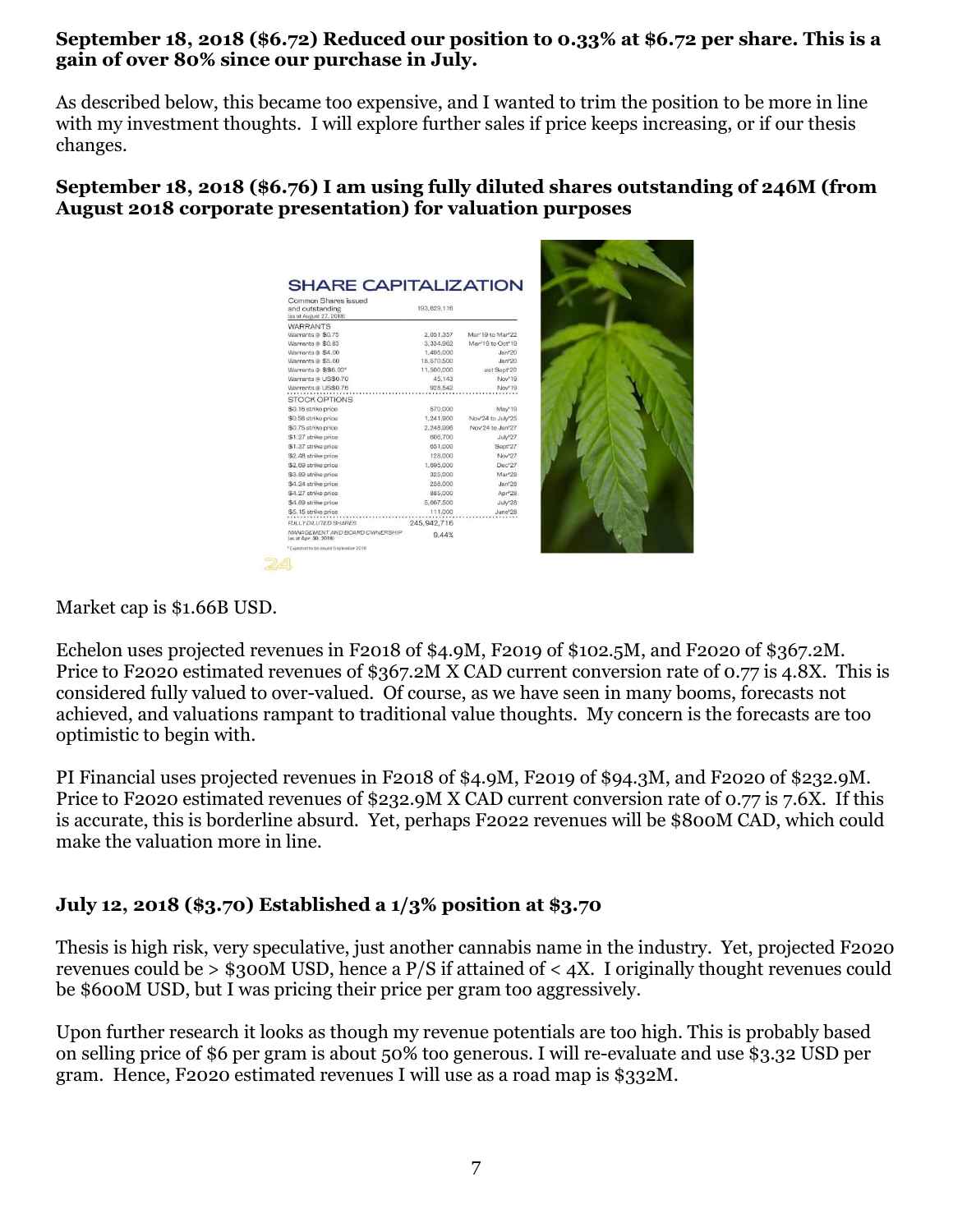### July 11, 2018 (\$3.68)

Market cap is \$842.7M USD

108,000kg production targeted by end of 2018. This is 108M grams. Using a price of \$3.50 per gram, annual revenues could be \$378M USD. I originally had written \$6 per gram for \$648M USD. That was incorrect.

#### Fully Diluted Shares outstanding as of April 30, 2018

| <b>Common Shares Outstanding</b>       | 179,889,233 |
|----------------------------------------|-------------|
| <b>Stock Options</b>                   | 9,407,396   |
| Warrants                               | 39,703,115  |
|                                        |             |
| Total fully diluted shares outstanding | 228,999,744 |

The following data is in CDN unless otherwise noted:

Book value is \$291.8M. Tangible book value is \$288.3M.

Inventory is \$9.2M. Biological assets is \$1.9M.

As of April 30, 2018, there were 137 employees. 23 were in cultivation and harvesting, 38 in operations, 40 in sales and marketing, 6 in quality assurance and research, and 30 in corporate.



Source: The Hydropothecary Corporation & PI Financial Corp

Hydropothecary secured a massive long-term supply agreement with Quebec. They have a supply agreement with Quebec over a 5-year period to supply 200,000 kilograms. The expected production in the first year is 20,000 kilograms. Using \$3.50 USD per gram would generate \$700M over 5 years. If this occurs, there is a somewhat predictable cash flow stream.